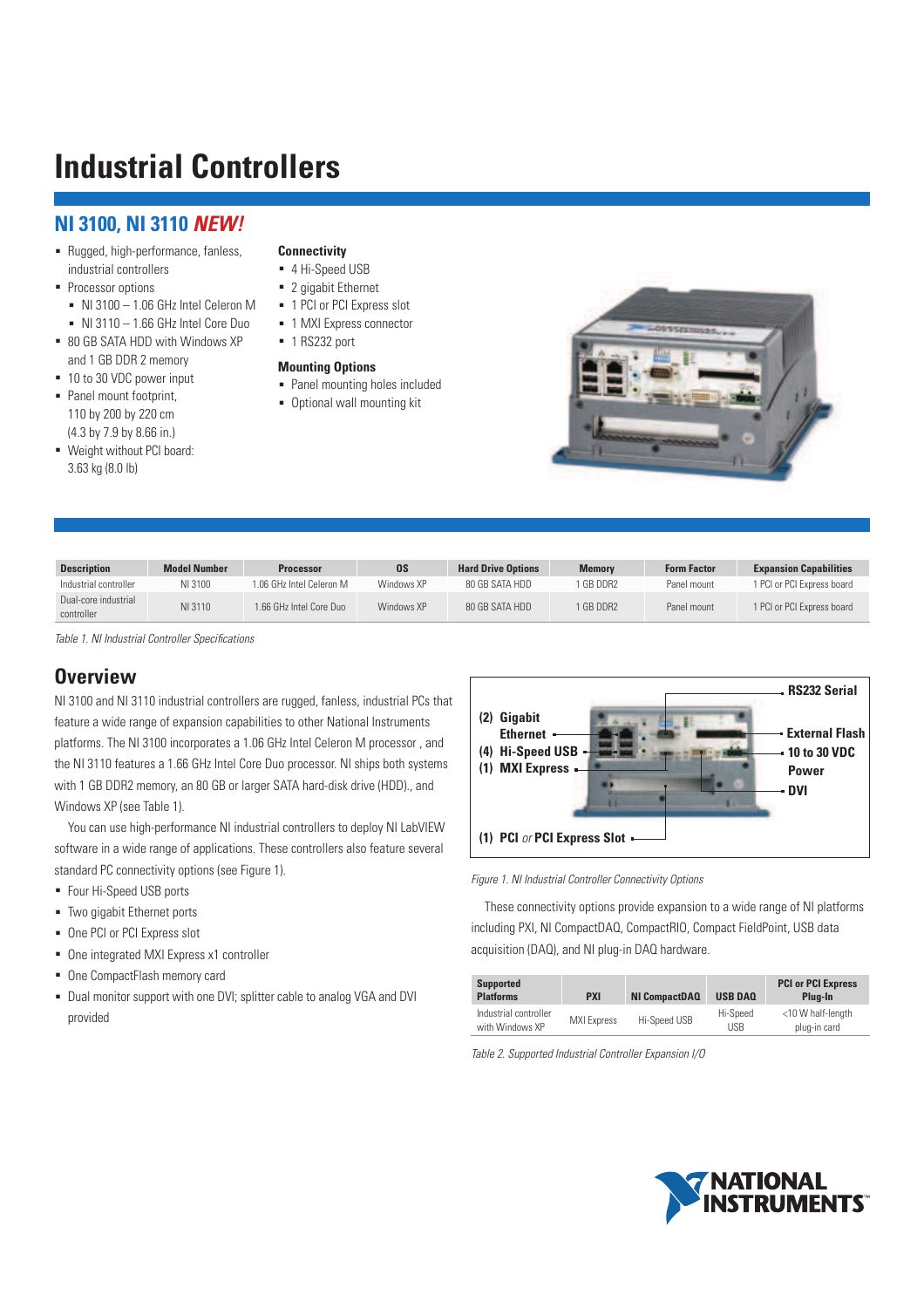## **PCI and PCI Express Support and Operating Temperature**

 NI 31xx industrial controllers work with half-length PCI or PCI Express boards that dissipate less than 10 W and have been thermally tested by NI in the fanless configuration. Figure 2 shows the dimensions of a half-length and full-length PCI board.



Figure 2. Full-Length and Half-Length PCI Board Dimensions

NI 31xx industrial controllers offer a 0 to 50 °C operating temperature without a PCI board installed. The operating temperature with a PCI or PCI Express board installed in the peripheral slot depends on the specifications of the PCI/PCI Express board and heat dissipation across the board. With a PCI or PCI Express board that dissipates less than 10 W of heat, the operating temperature is 0 to 45 °C. For a complete list of PCI and PCI Express boards supported by National Instruments, visit **ni.com/info** and enter **exfnrw**.



Figure 3. Industrial Controller and Expansion I/O Architecture Options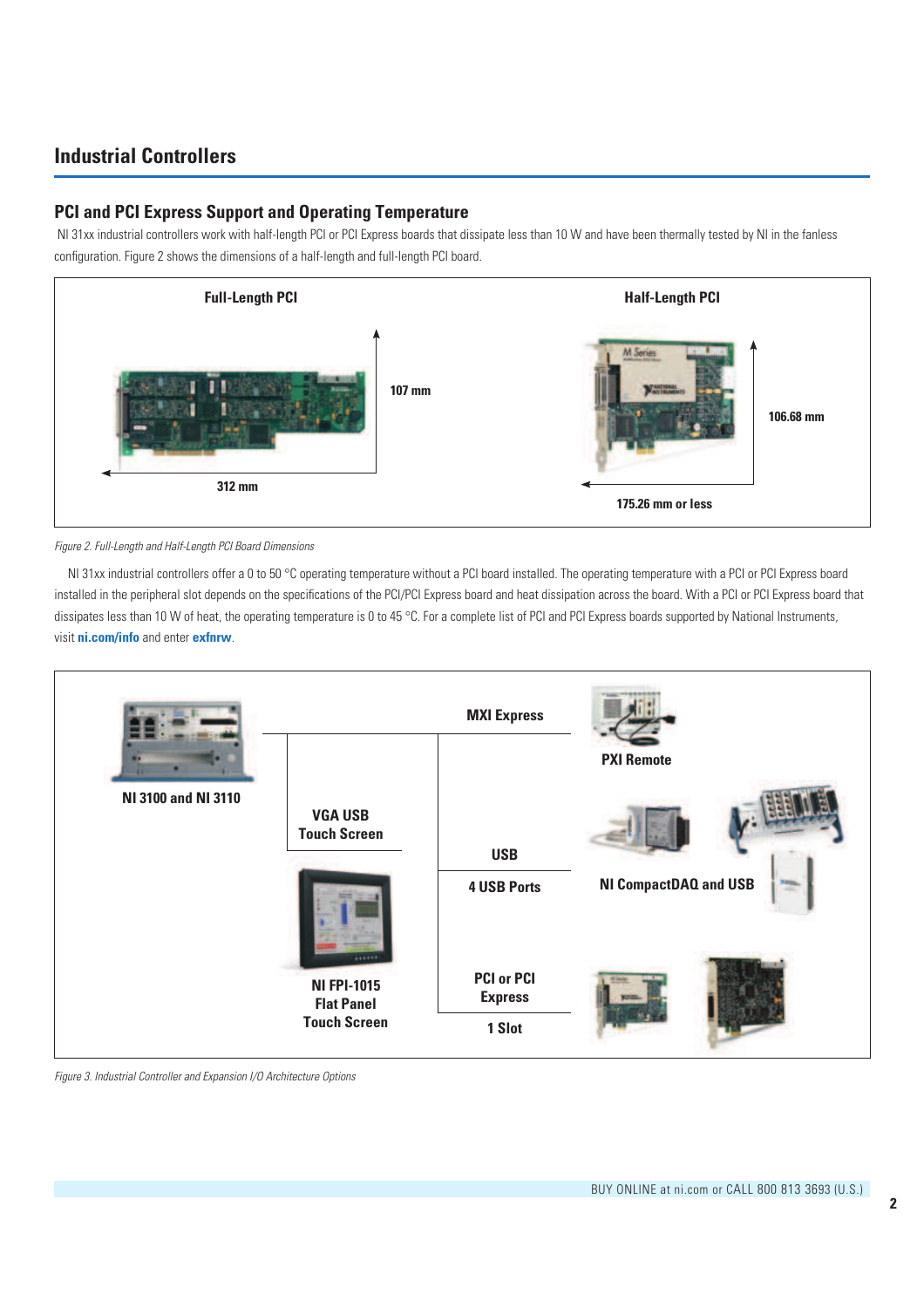# **Ordering Information**

# **BUY NOW**

For complete product specifications, pricing,and accessory information, call 800 813 3693 (U.S.) or go to **ni.com/pac**.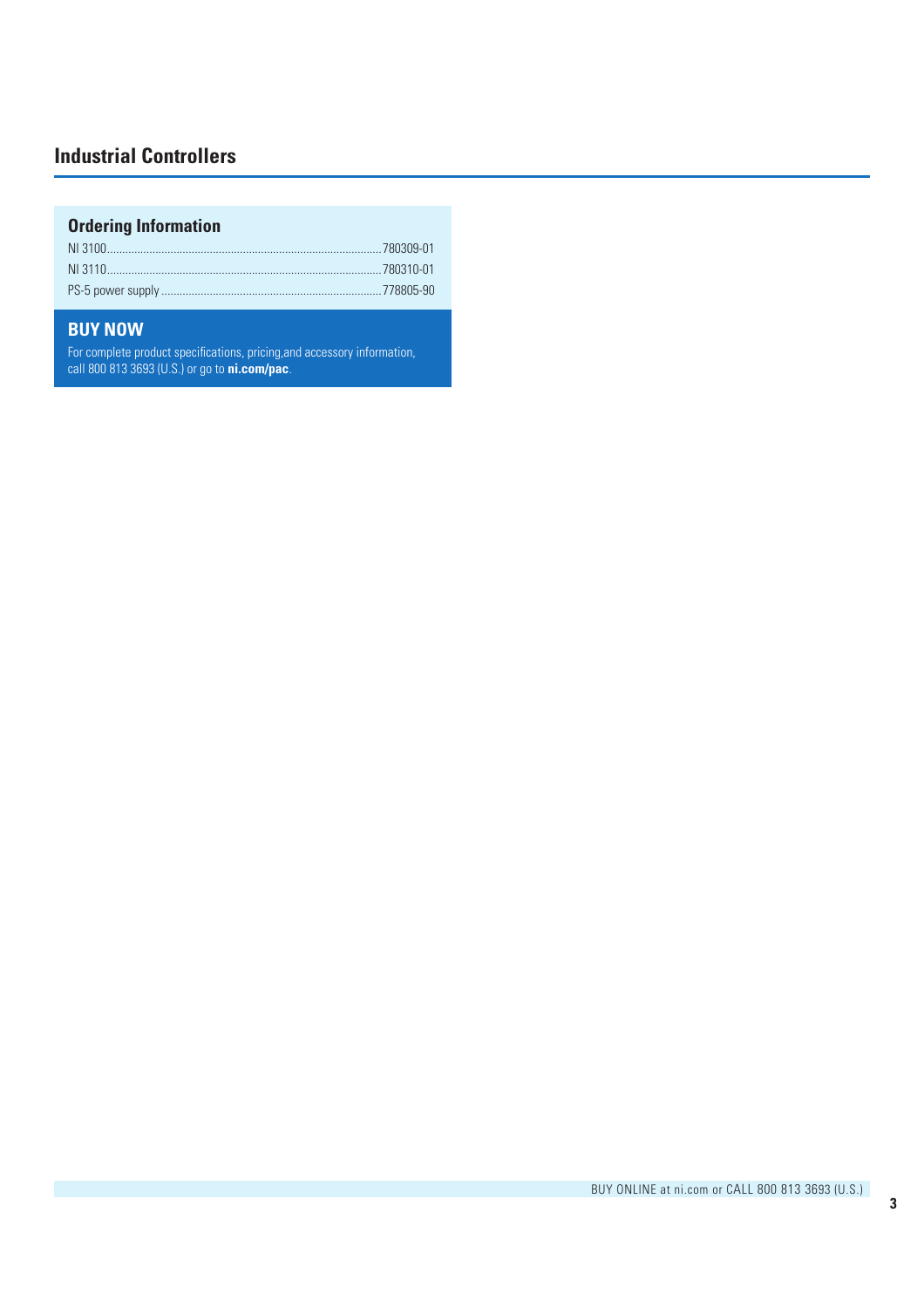# **Specifications**

### **Electrical**

| 10 to 30 VDC                          |
|---------------------------------------|
| 40 W maximum (no PCI board installed) |

## **Physical**

| 110 by 200 by 220 cm                                 |
|------------------------------------------------------|
| $(4.3 \text{ by } 7.9 \text{ by } 8.66 \text{ in.})$ |
| 3.63 kg (8.0 lb) maximum                             |
| (no PCI board installed)                             |

## **Environment**

|                  | 2,000 m (at 25 $\degree$ C ambient temperature) |
|------------------|-------------------------------------------------|
|                  |                                                 |
| Indoor use only. |                                                 |

## **Operating Environment**

|                                                                                   | 0 to 50 °C |  |  |
|-----------------------------------------------------------------------------------|------------|--|--|
|                                                                                   |            |  |  |
| <b>Note:</b> Thermal performance is orientation-dependent and was tested with the |            |  |  |
| heat sink at the top.                                                             |            |  |  |

## **Storage Environment**

| -40 to 70 $\degree$ C (tested in accordance with |
|--------------------------------------------------|
| IEC-60068-2-1 and IEC-60068-2-2)                 |
| 5 to 95% noncondensing (tested in                |
| accordance with IEC-60068-2-56)                  |

## **Shock and Vibration**

Functional shock.................................... 30 g peak, 11 ms pulse (tested in accordance with IEC-60068-2-27; test profile developed in accordance with MIL-PRF-28800F)

## **Random Vibration**

| Operating vibration    | 5 to 500 Hz, 0.31 $g_{\text{rms}}$ |
|------------------------|------------------------------------|
| Nonoperating vibration | 5 to 500 Hz, 2.4 $g_{rms}$         |
|                        | (tested in accordance with         |
|                        | IEC-60068-2-64; nonoperati         |
|                        |                                    |

rms operating test profile exceeds the requirements of IL-PRF-28800F, Class 3)

### **Safety and Compliance Safety**

This product is designed to meet the requirements of the following standards of safety for electrical equipment for measurement, control, and laboratory use:

- ◾ IEC 61010-1, EN 61010-1
- ◾ UL 61010-1, CSA 61010-1

**Note:** For UL and other safety certifications, refer to the product label or visit **ni.com/certification**, search by model number or product line, and click the appropriate link in the Certification column.

#### **Electromagnetic Compatibility**

This product is designed to meet the requirements of the following standards of EMC for electrical equipment for measurement, control, and laboratory use:

- EN 61326 (IEC 61326): Class A emissions; Basic immunity
- EN 55011 (CISPR 11): Group 1, Class A emissions
- AS/NZS CISPR 11: Group 1, Class A emissions
- FCC 47 CFR Part 15B: Class A emissions
- ICES-001: Class A emissions

**Note:** For EMC compliance, operate this device according to product documentation.

#### **CE Compliance**

This product meets the essential requirements of applicable European Directives, as amended for CE marking, as follows:

- 2006/95/EC; Low-Voltage Directive (safety)
- 2004/108/EC; Electromagnetic Compatibility Directive (EMC)

**Note:** Refer to the Declaration of Conformity (DoC) for this product for any additional regulatory compliance information. To obtain the DoC for this product, visit **ni.com/certification**, search by model number or product line, and click the appropriate link in the Certification column.

#### **Online Product Certification**

Refer to the product Declaration of Conformity (DoC) for additional regulatory compliance information. To obtain product certifications and the DoC for this product, visit **ni.com/certification**, search by model number or product line, and click the appropriate link in the Certification column.

#### **Environmental Management**

NI is committed to designing and manufacturing products in an environmentally responsible manner. NI recognizes that eliminating certain hazardous substances from our products is beneficial to the environment and to NI customers.

For additional environmental information, refer to the NI and the Environment Web page at **ni.com/environment**. This page contains the environmental regulations and directives with which NI complies, as well as other environmental information not included in this document.

#### **Waste Electrical and Electronic Equipment (WEEE)**

**EU Customers:** At the end of their life cycle, all products must be sent to a WEEE recycling center. For more information about WEEE recycling centers and National Instruments WEEE initiatives, visit **ni.com/environment/weee.htm**.